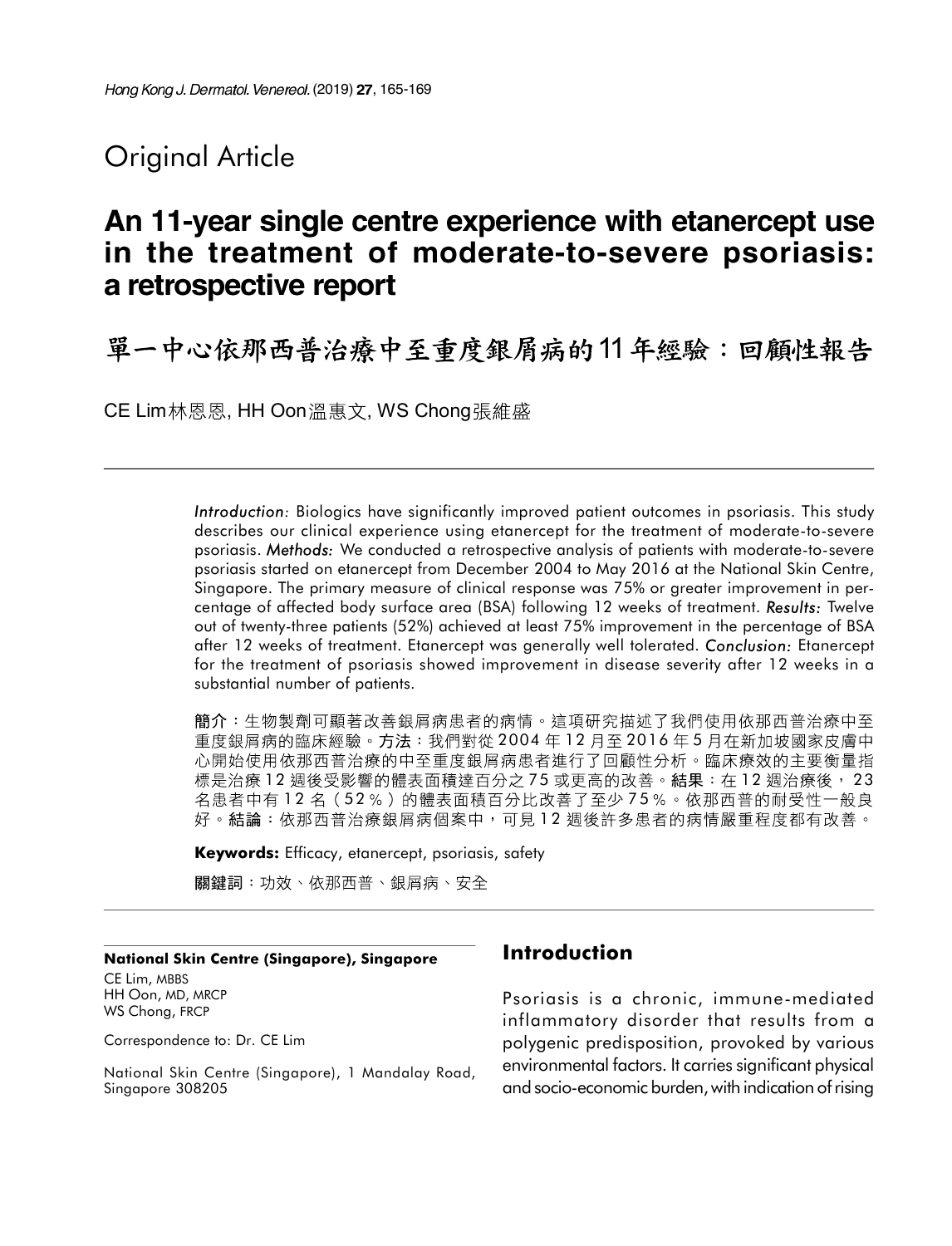impact over the past two decades. Based on the 2010 Global Burden of Disease study, the global average disability-adjusted life years (DALYs) for psoriasis was estimated at 1,050,900, a 42.8% increase since 1999.' Limited data is available on the incidence of psoriasis in Asian countries. Data collected from population-based surveys show that the prevalence ranges between 0.24% in Taiwan,<sup>2</sup> and 0.34% in Japan.<sup>3</sup> In Singapore, it is estimated that at least 1% of the population are affected.

Cutaneous lesions of psoriasis are characterised by hyperproliferation of keratinocytes and epidermal T-cell infiltration, with evidence of increased tumour necrosis factor-alpha (TNF- $\alpha$ ) activity in lesional skin.<sup>4</sup> A parallel decrease in circulating TNF- $\alpha$  was observed with clinical improvement.<sup>5</sup> These findings suggest that TNF- $\alpha$  is a key cytokine driving the pathogenesis of psoriasis.

Etanercept (Enbrel®) is a human recombinant fusion protein consisting of the extracellular ligand-binding domain of TNF receptor and Fc portion of human IgG1. It binds soluble TNF- $\alpha$ with high specificity and affinity, preventing its interaction with cell surface receptors and thus inhibiting its pro-inflammatory effects. Etanercept is approved by the US Food and Drug Administration for the treatment of moderate to severe psoriasis and psoriatic arthritis. To date, its safety and efficacy has been demonstrated in many controlled studies, 6-7 however there is paucity of data available in the Asia-Pacific region. Herein we describe our experience with the use of etanercept for the treatment of psoriasis in Asian skin, over 11 years in our institution.

### Patients and methods

The study was a retrospective chart review from the subspecialty psoriasis clinic of the National Skin Centre (NSC), a tertiary dermatological referral centre in Singapore.

Audit department approval was granted for this retrospective review. The pharmacy database was searched for patients with psoriasis who were started on etanercept from December 2004 to May 2016. Data on baseline demographics, disease characteristics, past and concurrent therapies, dosage regimen and duration of etanercept treatment was collected from the physician records. Real world efficacy and safety evaluations were performed. The primary measure of clinical response was 75% or greater improvement in percentage of affected body surface area (BSA) following 12 weeks of etanercept treatment. Significant infectious and non-infectious adverse events were documented.

### **Results**

Twenty-three patients were evaluated. Demographics and disease characteristics are summarised in Table 1. Most of the patients were male (n=16, 70%), of Chinese ethnicity  $(14, 61%)$ and had chronic plaque psoriasis (n=19, 83%). The mean age among patients was 46.7 years (range 15-70 years). On average, percentage of BSA affected at baseline was 40.6%. Fourteen patients (61%) had concomitant psoriatic arthritis. Past treatments received include at least one previous phototherapy or systemic therapy (acitretin, methotrexate, cyclosporine, hydroxyurea). Eight patients (35%) had prior exposure to other biologic therapies, which included alefacept, efalizumab, ustekinumab, and adalimumab. All past treatments were discontinued mostly due to inefficacy or intolerance.

The majority of patients were treated with either 25 mg twice weekly (n=7, 30%) or 50 mg once weekly (n=10, 43%) of etanercept. A change in treatment regimen was documented in six patients (26%). Seven patients (30%) received etanercept concomitantly with one other agent, including acitretin ( $n=2$ , 9%), methotrexate ( $n=2$ ,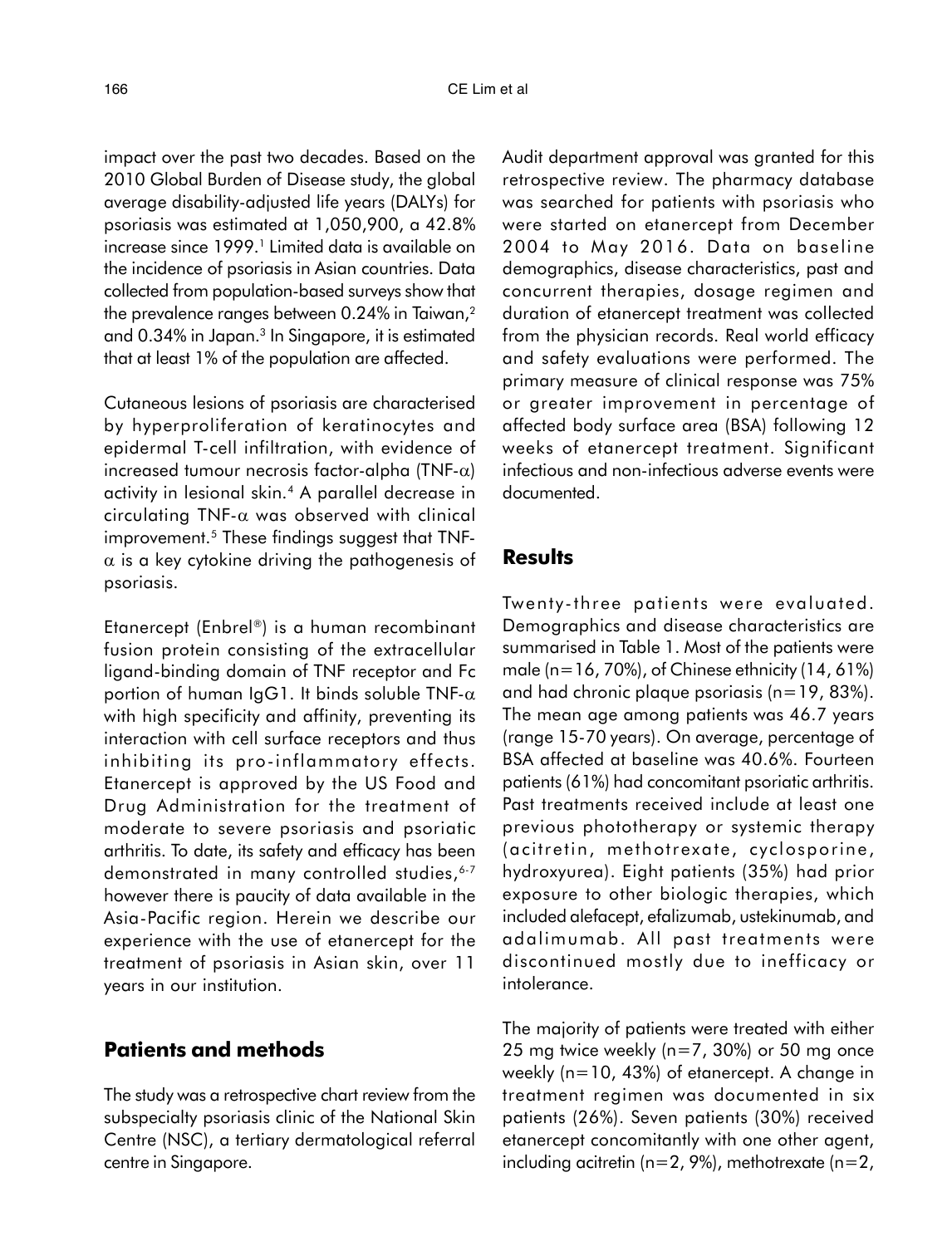9%), cyclosporine (n=2, 9%), and narrow-band ultraviolet B (n=1, 4%). One patient received both cyclosporine and acitretin in addition to etanercept. The mean duration of etanercept therapy was 83 weeks (range 4-507 weeks).

#### **Efficacy**

Twelve patients (52%) achieved at least 75% improvement in BSA affected by psoriasis after 12 weeks of treatment. Eight patients (35%) were partial responders, defined as having less than 75% improvement in BSA at 12 weeks. Lack of response, defined as having no improvement in BSA involvement at 12 weeks, was observed in two patients (9%). Treatment was discontinued early at four weeks in one patient (4%), due to ineffectiveness.

Overall, etanercept was discontinued in 21 patients (91%). The most common reason for discontinuation was inefficacy, with lack of improvement in both cutaneous and joint disease recorded in seven patients (30%) and two patients (9%) respectively. Other reasons for discontinuation include influenza like symptoms, increased hair loss, blood test abnormalities, difficulty adhering to injectable therapy, and financial issues.

Six patients (26%) were switched to a different biologic agent due to a lack of efficacy; three patients (13%) received ustekinumab and the other three patients (13%) received adalimumab.

### **Safety**

Mild to moderate treatment-related complications were reported in five patients  $(22%)$ . Adverse events included lethargy  $(n=1)$ , 4%) and influenza-like symptoms (n=2, 9%). Abnormal blood investigations were observed in two patients (9%); one patient with pre-existing myelod ysplastic synd rome develop ed worsening pancytopenia. Another patient with a history of fatty liver developed worsening transaminitis after 14 weeks of treatment. Four patients (17%) had to discontinue etanercept due to the aforementioned adverse events of blood test abnormalities and influenza-like symptoms. There were no incidences of allergic reactions. No serious adverse events, opportunistic infections or malignancies were observed during the treatment period.

## **Discussion**

Psoriasis is a chronic disease that typically requires lifelong treatment, with the goal of inducing remission or maintaining control. Etanercept has demonstrated significant short and long-term efficacy in both skin and joint symptoms. We observed rapid clinical reduction in disease severity over 12 weeks in more than half of our patients. In an extended open-label study, sustained PASI 75 response rates were achieved with highdose etanercept therapy (50 mg twice weekly) for up to 96 weeks.<sup>8</sup> No significant immunogenicity has been reported with etanercept, unlike other biologics such as infliximab and adalimumab. Antietanercept antibodies detected were nonneutralising, and did not impair efficacy.<sup>8</sup> As such, patients who relapse after withdrawal of treatment can regain rapid and satisfactory response upon retreatment with lower doses of etanercept.<sup>9</sup>

Etanercept was generally well-tolerated in our patient population. This is consistent with the safety profile established in various controlled studies and meta-analyses. No dose-related or cumulative increases in infectious and noninfectious events were demonstrated in both short- and long-term analyses.<sup>10</sup> A 5-year observational surveillance registry of 2510 patients did not identify new safety signals with prolonged therapy.<sup>11</sup> An expert consensus favoured the use of etanercept in elderly patients, in patients planning for pregnancy, and in patients with chronic viral infections.<sup>12</sup>

Based on our experience, etanercept can be safely combined with phototherapy or systemic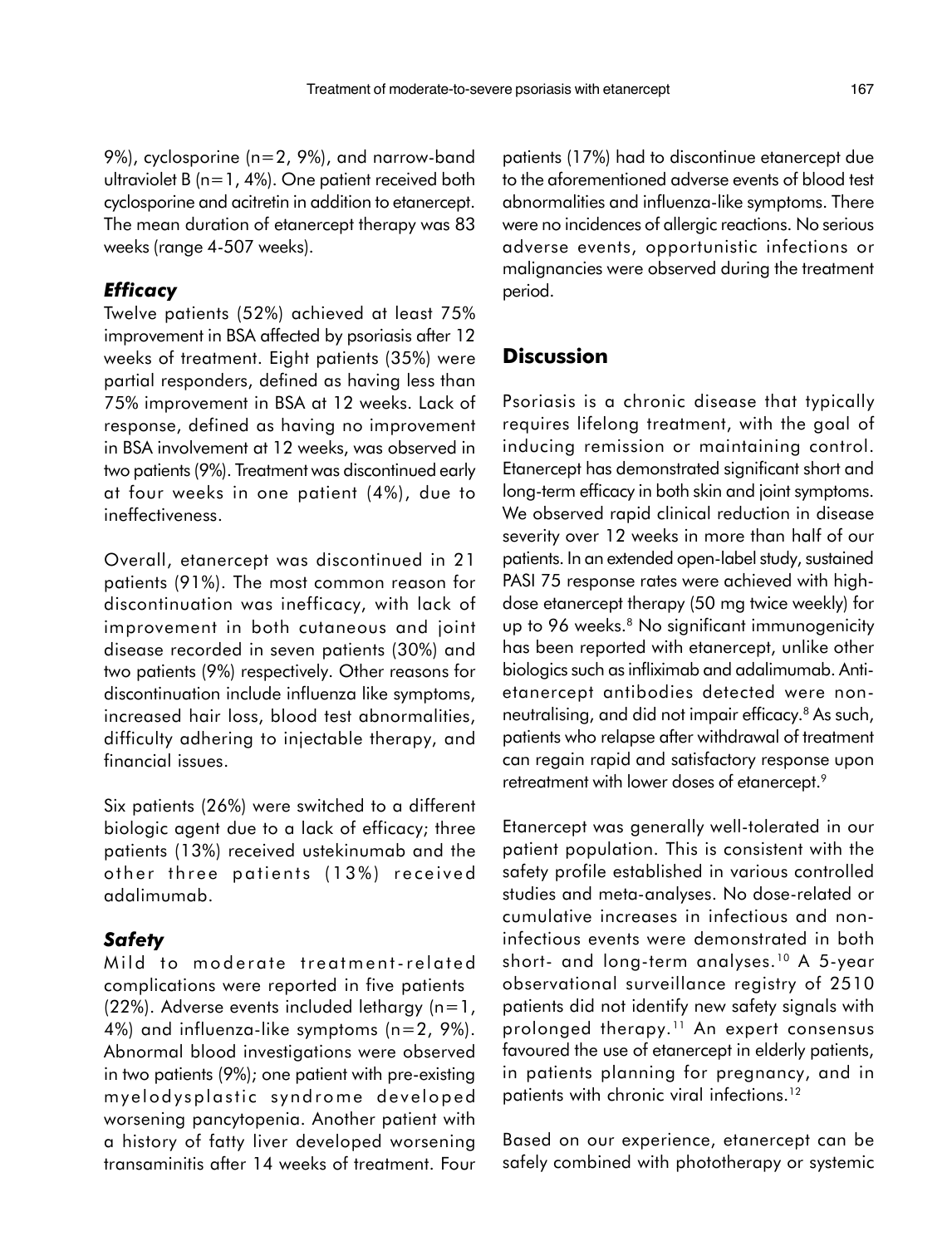agents in patients with plaque psoriasis not responding adequately to these agents alone. The use of conventional systemic therapies concomitantly with biologics is commonly practised to optimise treatment options, improve efficacy and to reduce cumulative toxicity. An additional advantage of this treatment strategy is the use of lower doses of etanercept, translating to improved costeffectiveness. In a large multicentre cohort study, methotrexate and ciclosporin were the most common systemic therapies used concomitantly with biologics.<sup>13</sup> A combination of etanercept and acitretin was shown in a controlled trial to be

#### Table 1. Patient characteristics

|                                                                     | n (%)        |
|---------------------------------------------------------------------|--------------|
| Gender                                                              |              |
| Male                                                                | 16 (70)      |
| Female                                                              | 7(30)        |
| Ethnicity                                                           |              |
| Chinese                                                             | 14 (61)      |
| Malay                                                               | 4(17)        |
| Indian                                                              | 3(13)        |
| Others                                                              | 2(9)         |
| Mean age, years (range)                                             | 46.7 (15-70) |
| Psoriasis subtypes                                                  |              |
| Chronic plaque psoriasis                                            | 19 (83)      |
| Erythrodermic psoriasis                                             | 3(13)        |
| Pustular psoriasis                                                  | 1(4)         |
| Diagnosis of psoriatic arthritis                                    | 14 (64)      |
| Prior therapies for psoriasis                                       |              |
| Phototherapy (NBUVB, BBUVB,                                         | 16 (70)      |
| soak/bath PUVA, UVA, excimer)                                       |              |
| Acitretin                                                           | 11 (48)      |
| Methotrexate                                                        | 17 (74)      |
| Cyclosporine                                                        | 9(39)        |
| Hydroxyurea                                                         | 2(9)         |
| Other biologics (alefacept, efalizumab,<br>ustekinumab, adalimumab) | 8(35)        |
| Mean BSA before ETN (range)                                         | 40.6 (3-90)  |

Values are n (%) unless stated otherwise. NBUVB, narrow band ultraviolet B. BBUVB, broad band ultraviolet B. PUVA, psoralen-ultraviolet A. ETN, etanercept.

synergistic and well-tolerated, and was significantly more effective than treatment with acitretin alone.<sup>14</sup>

Another key benefit of etanercept is that of flexibility of dosing regimens which allows for individualised therapy.<sup>12</sup> Dose reductions were carried out in six of our patients in line with improving disease activity, whilst maintaining clinical response. The longest treatment period documented in our centre is 507 weeks (ongoing); our patient had sustained efficacy during down-titration from 50 mg twice weekly to 25 mg weekly, and his disease remains wellcontrolled to date.

In conclusion, we have highlighted the ability of etanercept to achieve efficacy in a Southeast Asian population. We encountered a low risk of adverse events in real world practice, which corroborates with etanercept's well-established safety and tolerability record.

## References

- 1. Institute for Health Metrics and Evaluation (IHME). Global Burden of Disease Study 2010: Results by Cause 1990- 2010. Seattle: IHME; 2012.
- 2. Tsai TF, Wang TS, Hung ST, Tsai PI, Schenkel B, Zhang M, et al. Epidemiology and comorbidities of psoriasis patients in a national database in Taiwan. J Dermatol Sci 2011;63:40-6.
- 3. Kubota K, Kamijima Y, Sato T, Ooba N, Koide D, Iizuka H, et al. Epidemiology of psoriasis and palmoplantar pustulosis: a nationwide study using the Japanese national claims database. BMJ Open 2015; 5:e006450.
- 4. Ettehadi P, Greaves MW, Wallach D, Aderka D, Camp RDR. Elevated tumour necrosis factor-alpha (TNF- $\alpha$ ) biological activity in psoriatic skin lesions. Clin Exp Immunol 1994;96:146-51.
- 5. Mussi A, Bonifati C, Carducci M, D'Agosto G, Pimpinelli F, D'Urso D, et al. Serum TNF-alpha levels correlate with disease severity and are reduced by effective therapy in plaque-type psoriasis. J Biol Regul Homeost Agents 1997;11:115-8.
- 6. Mease PJ, Goffe BS, Metz J, VanderStoep A, Finck B, Burge DJ. Etanercept in the treatment of psoriatic arthritis and psoriasis: a randomised trial. Lancel 2000; 356:385-90.